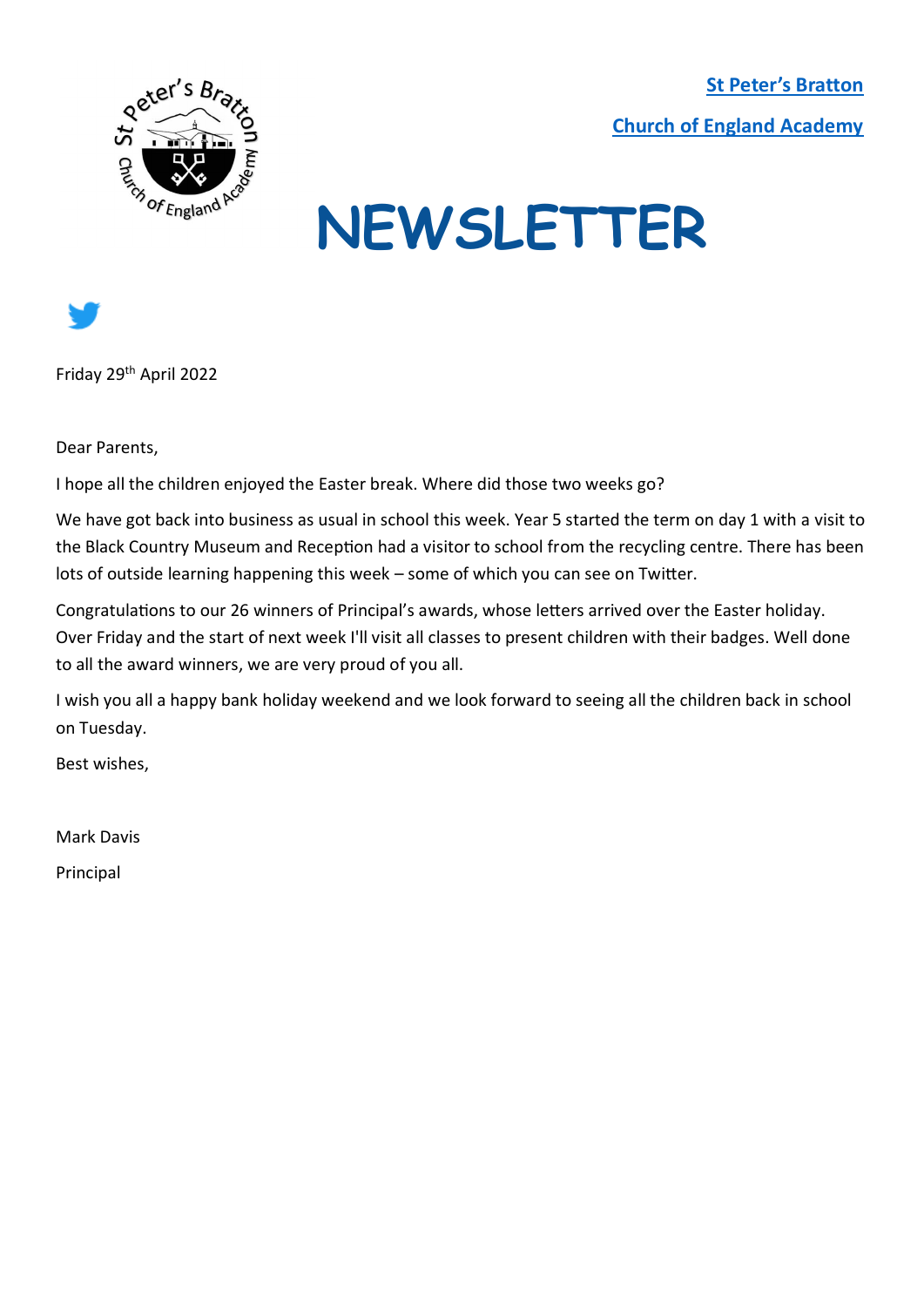## UPDATES AND INFORMATION



Year 2 would like to say a huge THANK YOU for everyone who has brought in seeds and composts for our Science. We are all very excited to begin our learning.

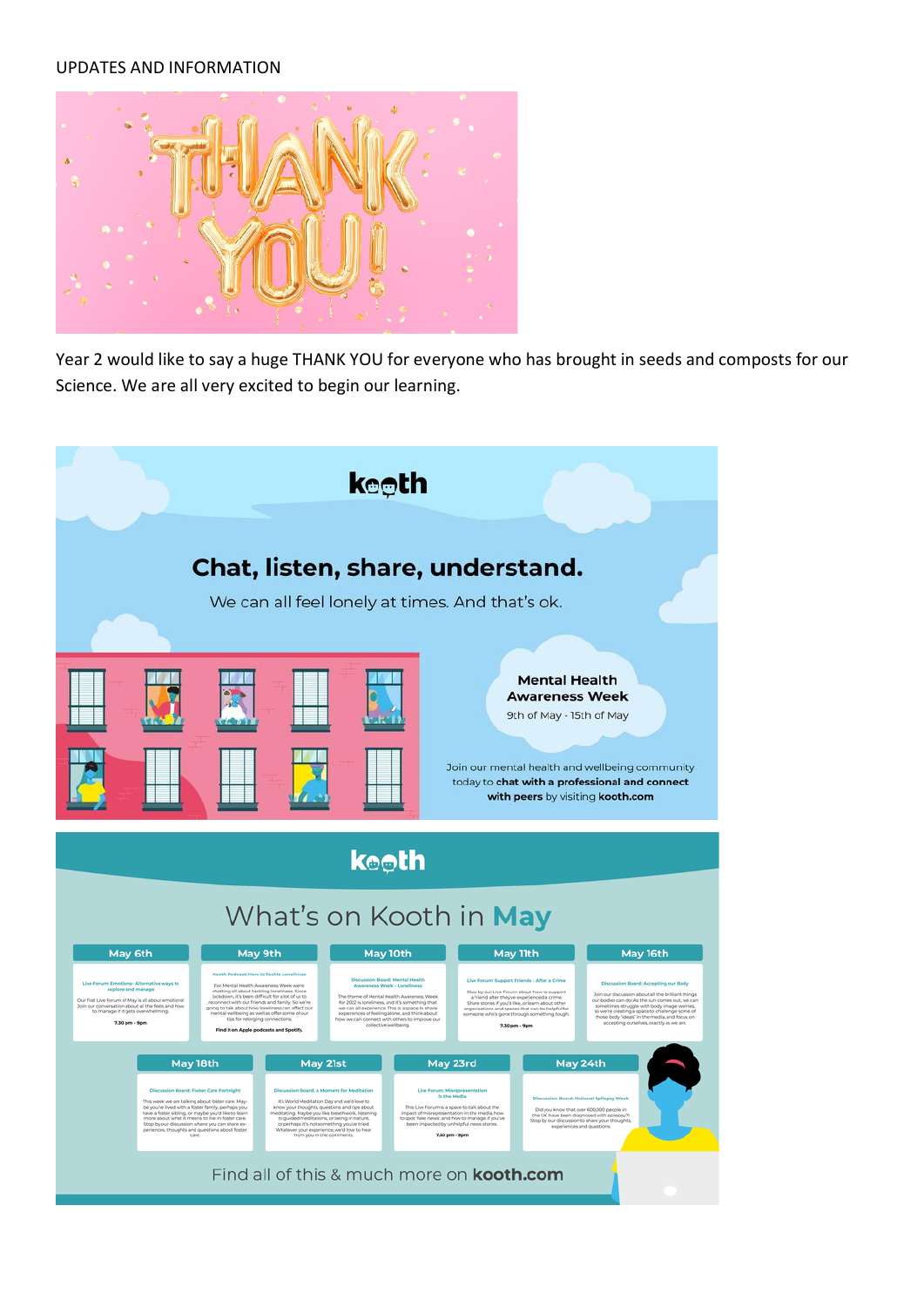## How do families arriving from Ukraine apply for a school place and childcare?

Як родинам, що приїжджають з України, подавати заяви на отримання місць у школі та допомоги з оплати послуг з догляду за дитиною?

We know some of you may have applied to be host families for those arriving from Ukraine. The government have published guidance for school places for children, please follow this link for more information regarding obtaining a school place.

| <b>LUNCHTIME VIPS!</b> |            |                                                                                  |
|------------------------|------------|----------------------------------------------------------------------------------|
| Daisy                  | R01        | For having impeccable manners at lunchtime.                                      |
| Millie                 | <b>R02</b> | For being happy and playing beautifully with her friends.                        |
| Izzy                   | 1R1        | For being very polite at lunchtime.                                              |
| William C              | 1R2        | For eating all of his lunch well.                                                |
| Simrit                 | 2R1        | For being a great role model at lunchtime                                        |
| Lilly                  | 2R2        | For showing compassion when another child was feeling<br>unwell.                 |
| Josh                   | 3G1        | For being kind and respectful at lunchtime.                                      |
| Leon                   | 3G2        | For using lovely manners at lunchtime and eating all his<br>food!                |
| Jess                   | 4G1        | For being very helpful to Miss Rowe at lunchtime-thank<br>you Jess!              |
| Ethan                  | 4G2        | For being sensible and smiling all lunchtime!                                    |
| Amelie                 | 5B1        | For showing kindness and respect at lunchtime.                                   |
| Ellie                  | 5B2        | For being polite and friendly.                                                   |
| Fatima                 | 601        | For always being a delight to watch- always having fun,<br>smiling and laughing! |